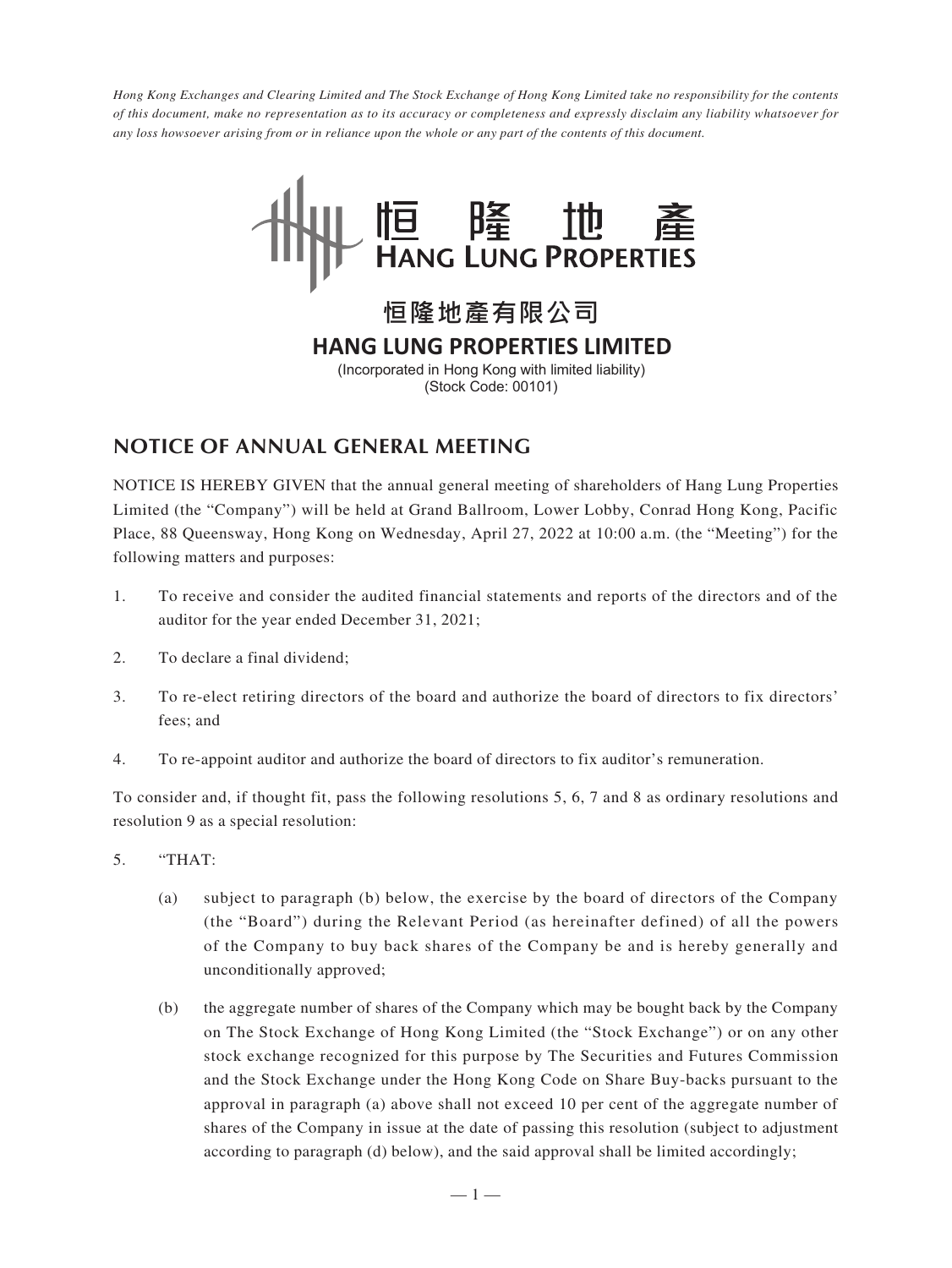- (c) for the purpose of this resolution, "Relevant Period" means the period from the passing of this resolution until whichever is the earlier of:
	- (i) the conclusion of the next annual general meeting of the Company;
	- (ii) the expiry of the period within which the next annual general meeting of the Company is required to be held; or
	- (iii) the revocation or variation of the authority given under this resolution by ordinary resolution of the shareholders in general meeting; and
- (d) if, after the passing of this resolution, the Company alters its share capital by converting its shares into a larger or smaller number of shares, the number of shares of the Company subject to the limit set out in paragraph (b) above shall be adjusted by being multiplied by the following fraction:

A/B where, A is the number of shares of the Company in issue immediately after such alteration; and B is the number of shares of the Company in issue immediately before the alteration. Such adjustment shall take effect at the same time as the alteration takes effect."

- 6. "THAT:
	- (a) subject to paragraph (c) below, pursuant to section 141 of the Companies Ordinance, the exercise by the Board during the Relevant Period (as defined in resolution 5(c) in the notice of the Meeting (the "Notice")) of all the powers of the Company to allot, issue and deal with additional shares of the Company and to allot, issue or grant securities convertible into shares of the Company and to make or grant offers, agreements and options which might require the exercise of such powers be and is hereby generally and unconditionally approved;
	- (b) the approval in paragraph (a) above shall authorize the Board during the Relevant Period to allot, issue or grant securities convertible into shares of the Company and to make or grant offers, agreements and options which might require the exercise of such powers after the end of the Relevant Period;
	- (c) the aggregate number of shares of the Company allotted or agreed conditionally or unconditionally to be allotted (whether pursuant to an option or otherwise) by the Board pursuant to the approval in paragraph (a) above, otherwise than pursuant to (i) a Rights Issue (as hereinafter defined), (ii) the exercise of rights of subscription or conversion under the terms of any securities which are convertible into shares of the Company, (iii) any option scheme or similar arrangement for the time being adopted for the grant or issue of shares or rights to acquire shares of the Company, or (iv) any scrip dividend or similar arrangement providing for the allotment of shares in lieu of the whole or part of a dividend on shares of the Company in accordance with the articles of association of the Company, shall not exceed the aggregate of: (aa) 20 per cent of the aggregate number of the shares of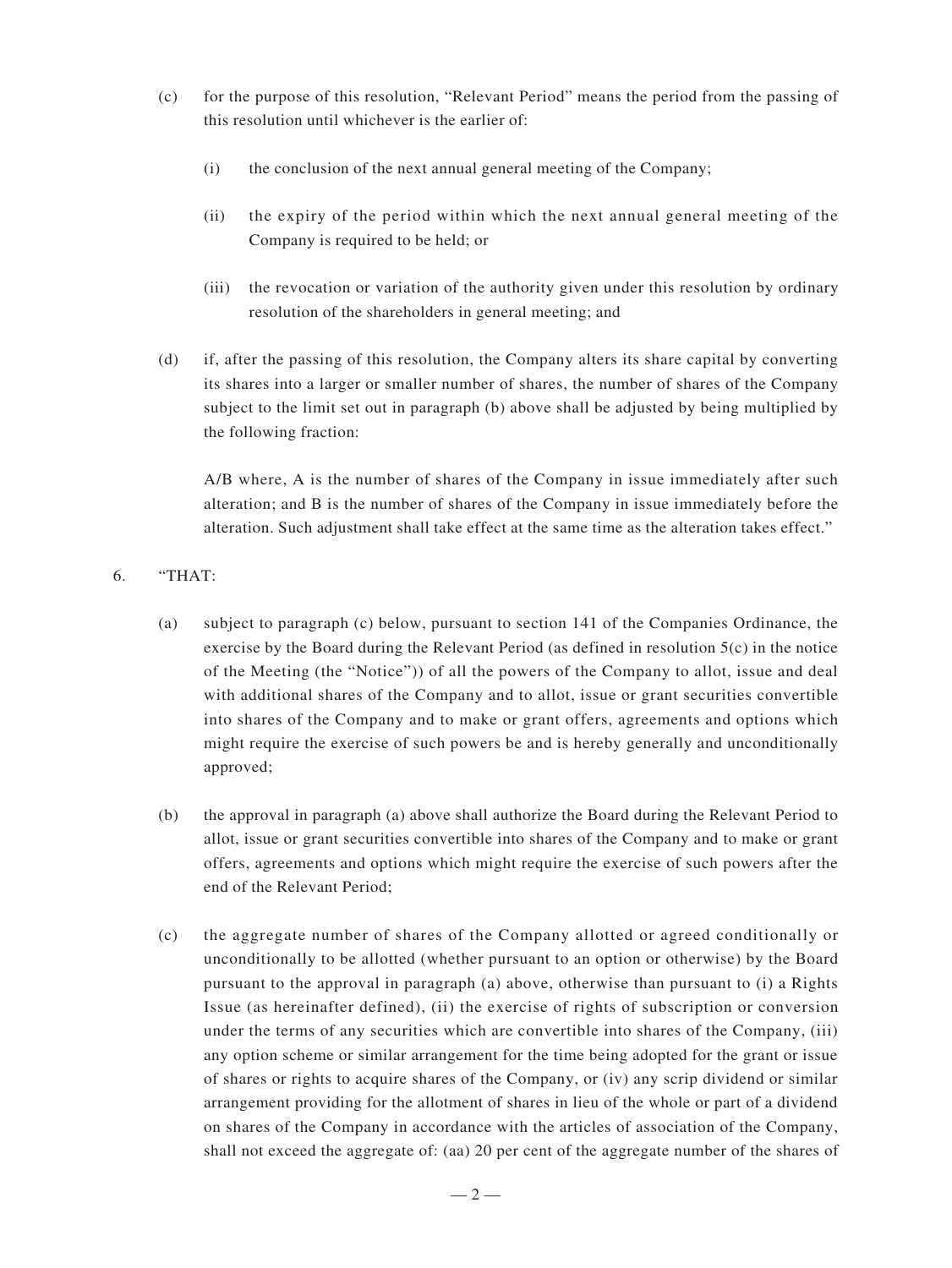the Company in issue at the date of passing this resolution (subject to adjustment according to paragraph (e) below) plus (bb) if the Board is so authorized by a separate ordinary resolution of the shareholders of the Company set out as resolution 7 in the Notice, the number of the shares of the Company bought back by the Company subsequent to the passing of this resolution, up to a maximum equivalent to 10 per cent of the aggregate number of the shares of the Company in issue at the date of passing this resolution (subject to adjustment according to paragraph (e) below), and the said approval shall be limited accordingly;

(d) for the purpose of this resolution:

"Rights Issue" means an offer of shares or other securities giving the right to subscribe for shares in the Company, open for a period fixed by the Board to holders of shares of the Company (and where appropriate, to holders of other securities of the Company entitled to the offer) or any class thereof on the register on a fixed record date in proportion to their then holdings of such shares (or, where appropriate, such other securities) or class thereof (subject to such exclusion or other arrangements as the Board may deem necessary or expedient in relation to fractional entitlements or having regard to any restrictions or obligations under the laws of, or the requirements of any recognized regulatory body or any stock exchange in, any territory outside Hong Kong); and

(e) if, after the passing of this resolution, the Company alters its share capital by converting its shares into a larger or smaller number of shares, the number of shares of the Company subject to the limits set out in sub-paragraphs (aa) and (bb) of paragraph (c) above shall be adjusted by being multiplied by the following fraction:

A/B where, A is the number of shares of the Company in issue immediately after such alteration; and B is the number of shares of the Company in issue immediately before the alteration. Such adjustment shall take effect at the same time as the alteration takes effect."

- 7. "THAT the Board be and it is hereby authorized to exercise the powers of the Company referred to in paragraph (a) of the resolution set out as resolution 6 in the Notice in respect of the shares of the Company referred to in sub-paragraph (bb) of paragraph (c) of such resolution."
- 8. "THAT (a) conditional on the approval of the Company's share option scheme by the shareholders of Hang Lung Group Limited ("HLG"), the Company's holding company which is listed on the Stock Exchange, at its annual general meeting, the principal terms of which are set out in the summary attached to the Notice under "Appendix III – Summary of the Principal Terms of, and Other Information on, the New Share Option Scheme" and the terms of which are set out in the printed document marked "A" now produced to the Meeting and for the purpose of identification signed by the chair of the Meeting (the "New Share Option Scheme"), and (b) conditional on the Stock Exchange granting approval of the listing of and permission to deal in shares of the Company which fall to be issued pursuant to the exercise of subscription rights attaching to any option granted under the New Share Option Scheme, the New Share Option Scheme be approved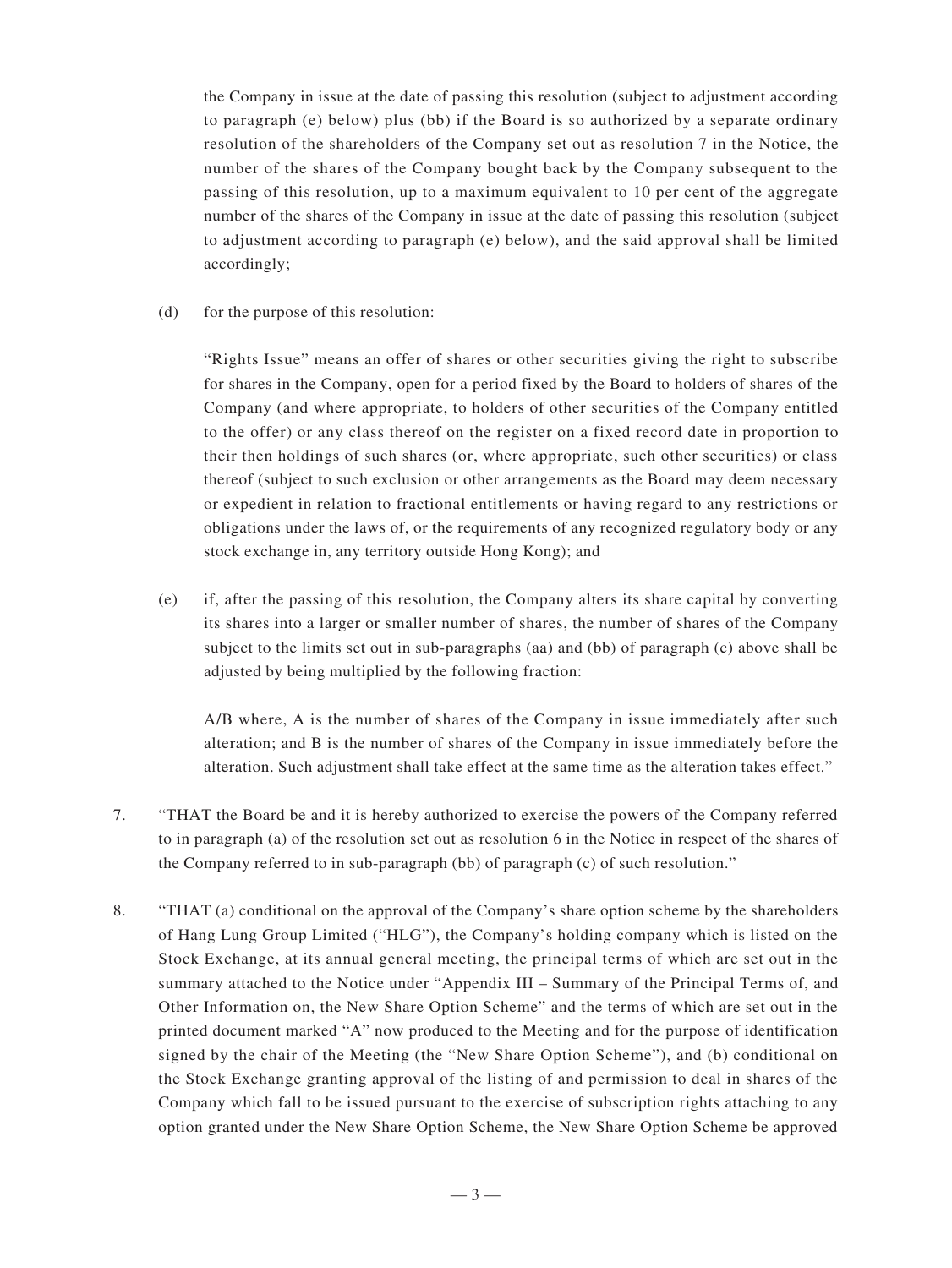to be the share option scheme for the Company and that the Board or a duly authorized committee thereof be authorized to grant options thereunder and to allot and issue shares of the Company pursuant to the exercise of subscription rights attaching to any option granted under the New Share Option Scheme and to take all such steps as may be necessary or desirable to implement the New Share Option Scheme and to vote on any matter connected therewith notwithstanding that they or any of them may be interested in the same."

9. "THAT the new articles of association in the form of the document marked "B" (the "New Articles") and produced to the Meeting and for the purpose of identification signed by the chair of the Meeting be approved and adopted, and the existing articles of association of the Company be amended by way of substituting it with the New Articles, and any director or the company secretary of the Company be and is hereby authorized to do all things necessary to implement the adoption of the New Articles."

> By Order of the Board **Winnie MA** *Company Secretary*

Hong Kong, March 22, 2022

*Registered Office:* 28th Floor 4 Des Voeux Road Central Hong Kong

## *Notes:*

- 1. The Company will implement the following precautionary measures at the Meeting:
	- (a) body temperature screening/checks;
	- (b) scanning the "LeaveHomeSafe" venue QR code;
	- (c) complying with the requirements of the "Vaccine Pass Direction"# ;
	- (d) wearing of surgical face mask;
	- (e) attendees will be assigned to a designated seating area and the seating capacity will also be limited to ensure social distancing;
	- (f) no distribution of corporate gift and no provision of refreshment; and
	- (g) complying with the requirements of the venue where the Meeting will be held.
	- # "Vaccine Pass Direction" is defined under the Prevention and Control of Disease (Vaccine Pass) Regulation (Cap. 599L of the Laws of Hong Kong).

Any person who (a) does not comply with any of the precautionary measures above; (b) is subject to any HKSAR Government prescribed quarantine or has close contact with any person under quarantine; or (c) has any flu-like symptoms may be denied entry to the Meeting venue at the absolute discretion of the Company.

For the health and safety of shareholders, the Company encourages shareholders to join the Meeting by online webcast and exercise their right to vote at the Meeting by appointing the chair of the Meeting as their proxy and to return their proxy forms by the time specified above, instead of attending the Meeting in person.